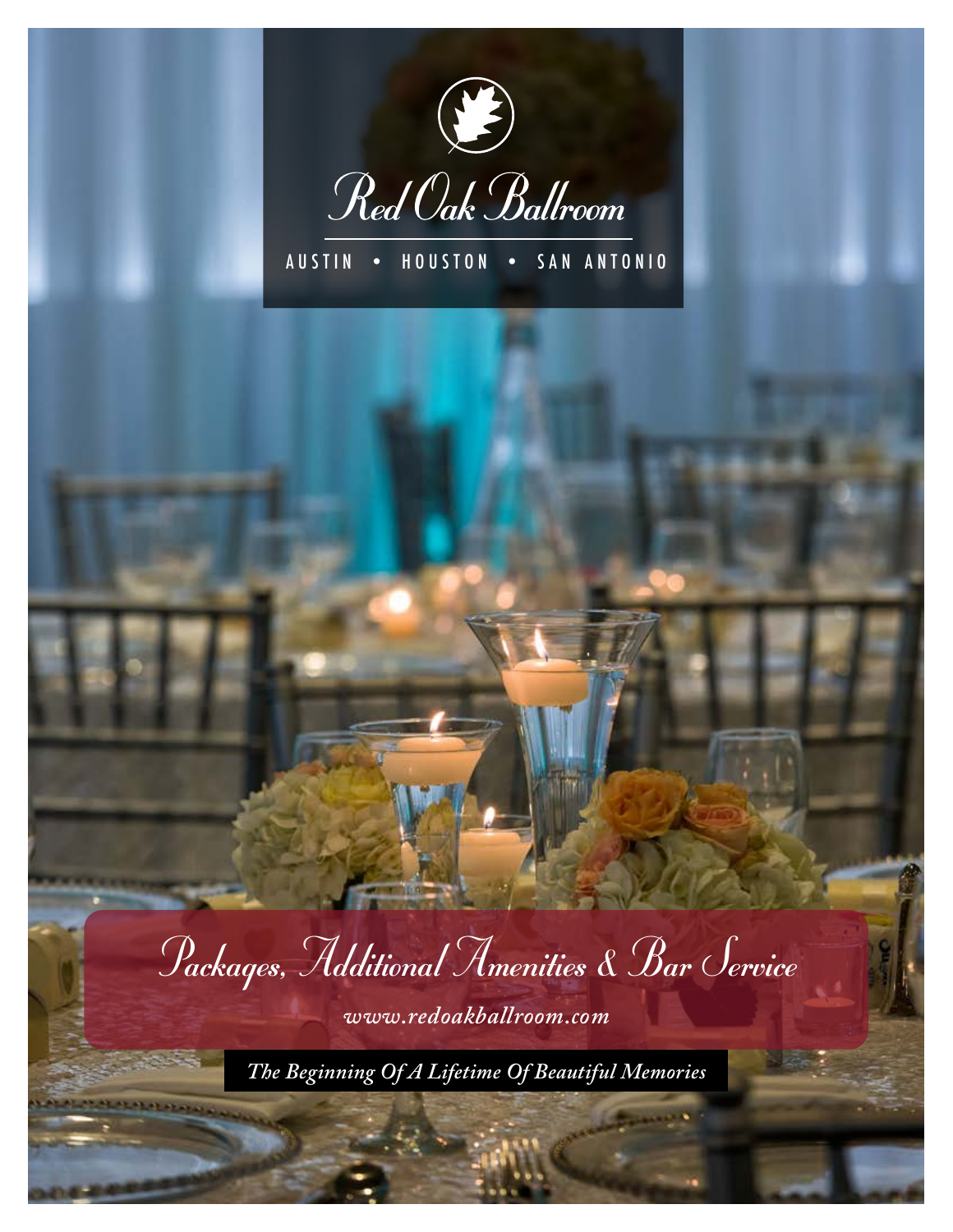

Packages, Additional Amenities & Bar Service



*The Red Oak Ballroom offers several Packages for your convenience. Whether you are looking for a room-only facility fee or a plated dinner with hors d'oeuvres and bar service, the Red Oak Ballroom has a Package for you. The Included Amenities in each Package is generous- often an extra cost at other facilities. Pricing is either a room fee (Castle Package) or a per-person cost, which makes budgeting simple. Of course, you may tailor any of these packages to meet your specific needs. Your sales manager will be delighted to work with you to create the event you want. Browse through the document to see all of our Packages, Additional Amenities and Bar Service Options. Contact us with any questions. We look forward to hosting your event at the Red Oak Ballroom.*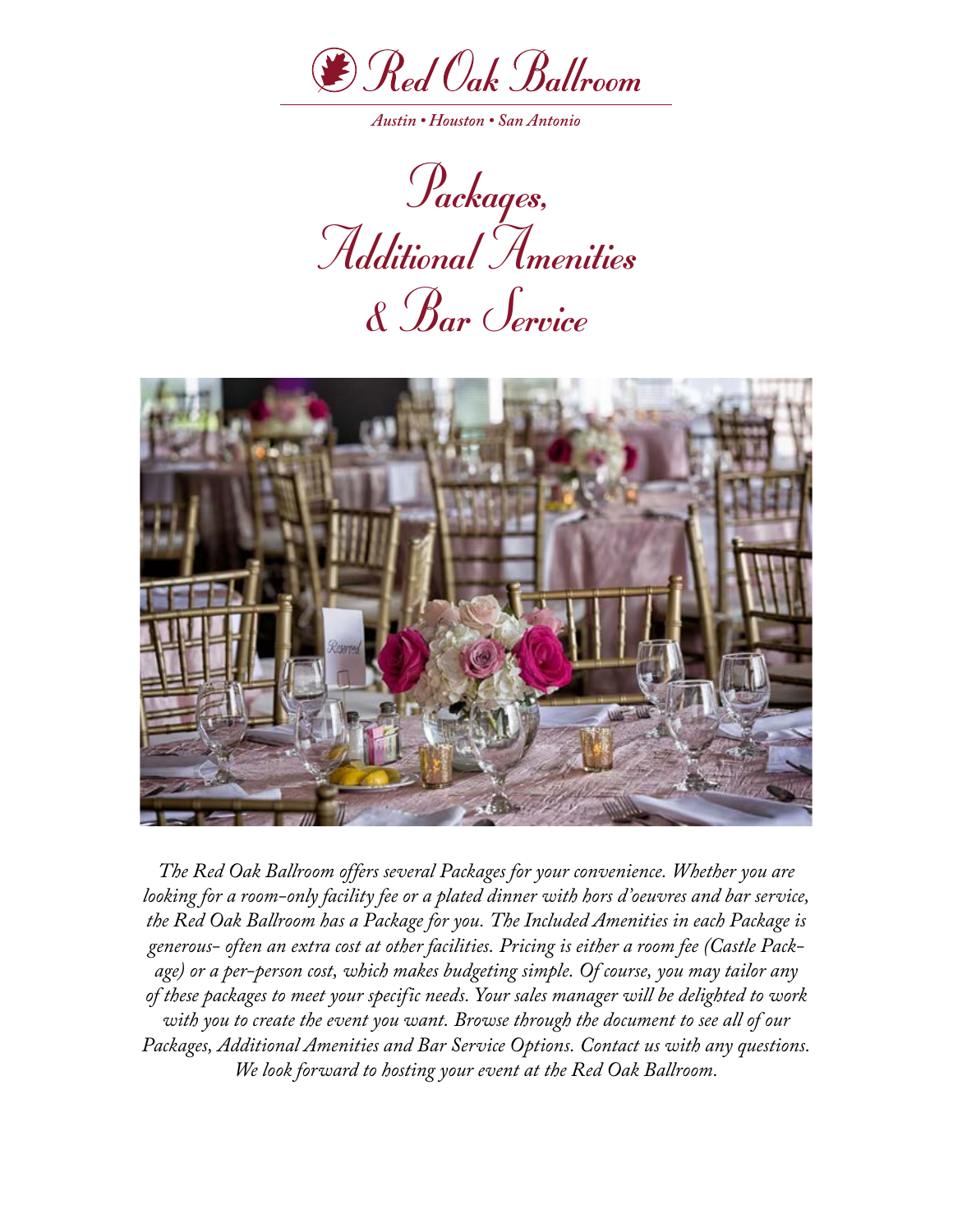

The Castle Package

# *\$xx.00 (Red Oak Ballroom – A) Venue Fee \$xx.00 (Red Oak Ballroom – B) Venue Fee*

*The Castle Package is our venue-only Red Oak Ballroom package for those who wish to bring in their own licensed catering, but adds included amenities needed for any social occasion. It has everything you will need to host a fabulous evening – all at one cost. You may add to this package with Bar Service, Food Service or any of our Additional Amenities (see pages). Tailor the Castle Package to your vision, the Red Oak Ballroom is here to make your dreams a reality.*

Included Amenities:

- Ballroom Rental for Six Hours
- Bridal (Honoree) Dressing Room
	- Venue Centerpieces
	- 15×15 Standard Dance Floor
- House Linens in Black, White or Champagne
- Skirted Buffet, Gift, Guest Book and Cake Table
	- Rounds of Eight Banquet Chairs
	- Complimentary Parking for all Guests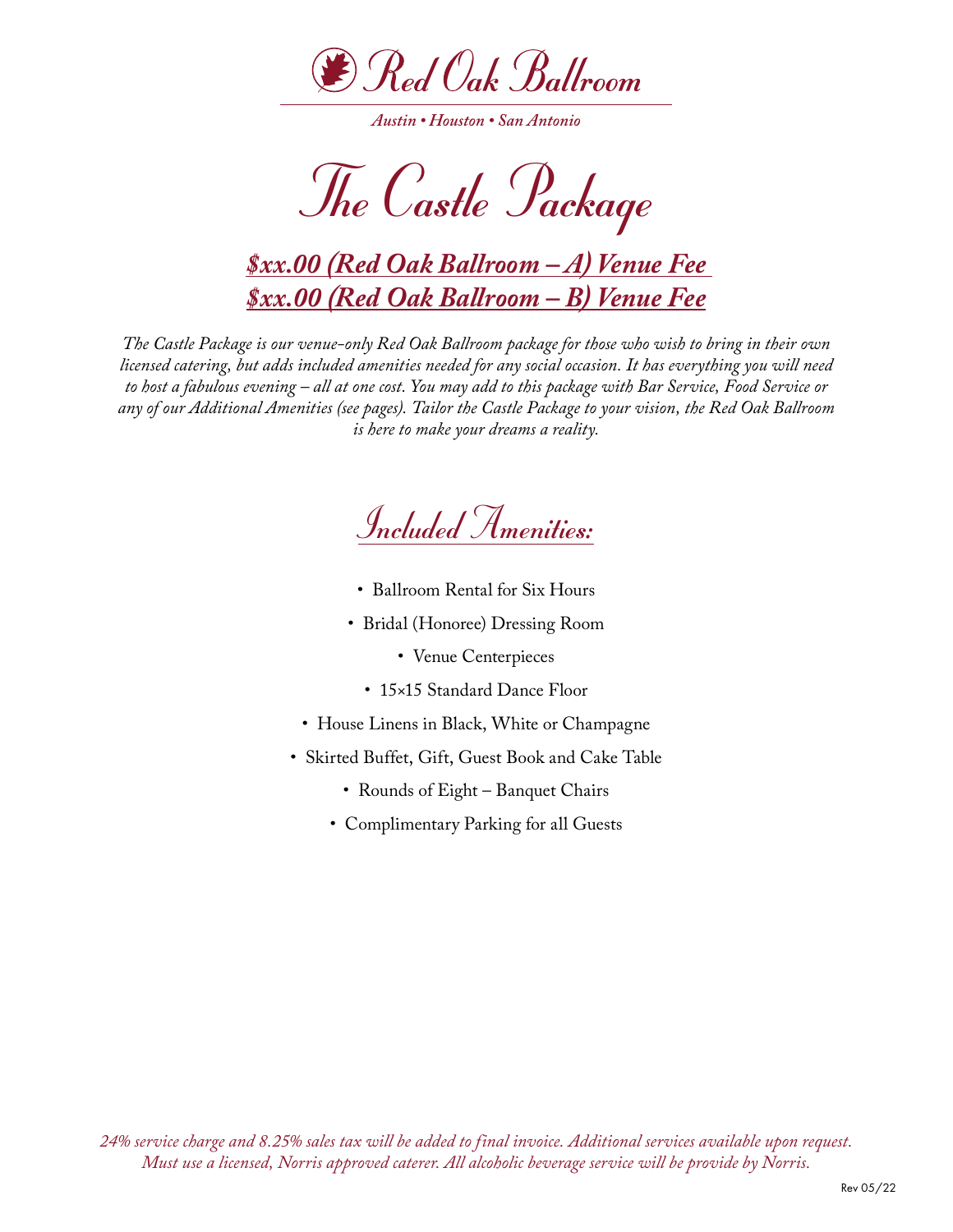

*Austin • Houston • San Antonio*

The Royalty Package

*\$ Priced per person*

*The Royalty Package is our entry-level Red Oak Ballroom package that adds a buffet style dinner and more included amenities. It has everything you will need to host a fabulous evening – all at one cost per person. You may add to this package with Bar Service, menu customization or any of our Additional Amenities (see Additional Amenities page). Use the Royalty Package as is or tailor it to your vision, the Red Oak Ballroom is here to make your dreams a reality. Menu choices are listed on the next page.*



- Ballroom Rental for Six Hours
	- On Site Coordinator
- Bridal (Honoree) Dressing Room
- Modified Buffet Dinner Service
- Iced Tea & Coffee Service (see menu selections)
- Menu Tasting for Four with Signed Contract
	- China, Flatware and Glassware
- Plated Meal Service for the Bride and Groom (Honoree)
- 1st Bartender & Security Guard Complimentary based on minimum of 100 guests
	- Elegant Up-Lighting Package
		- Venue Centerpieces
	- 15×15 Standard Dance Floor
	- House Linens in Black, White or Champagne
	- Skirted Buffet, Gift, Guest Book and Cake Table(s)
- Rounds of Eight Banquet Chairs with white chair covers
	- Complimentary Parking for all Guests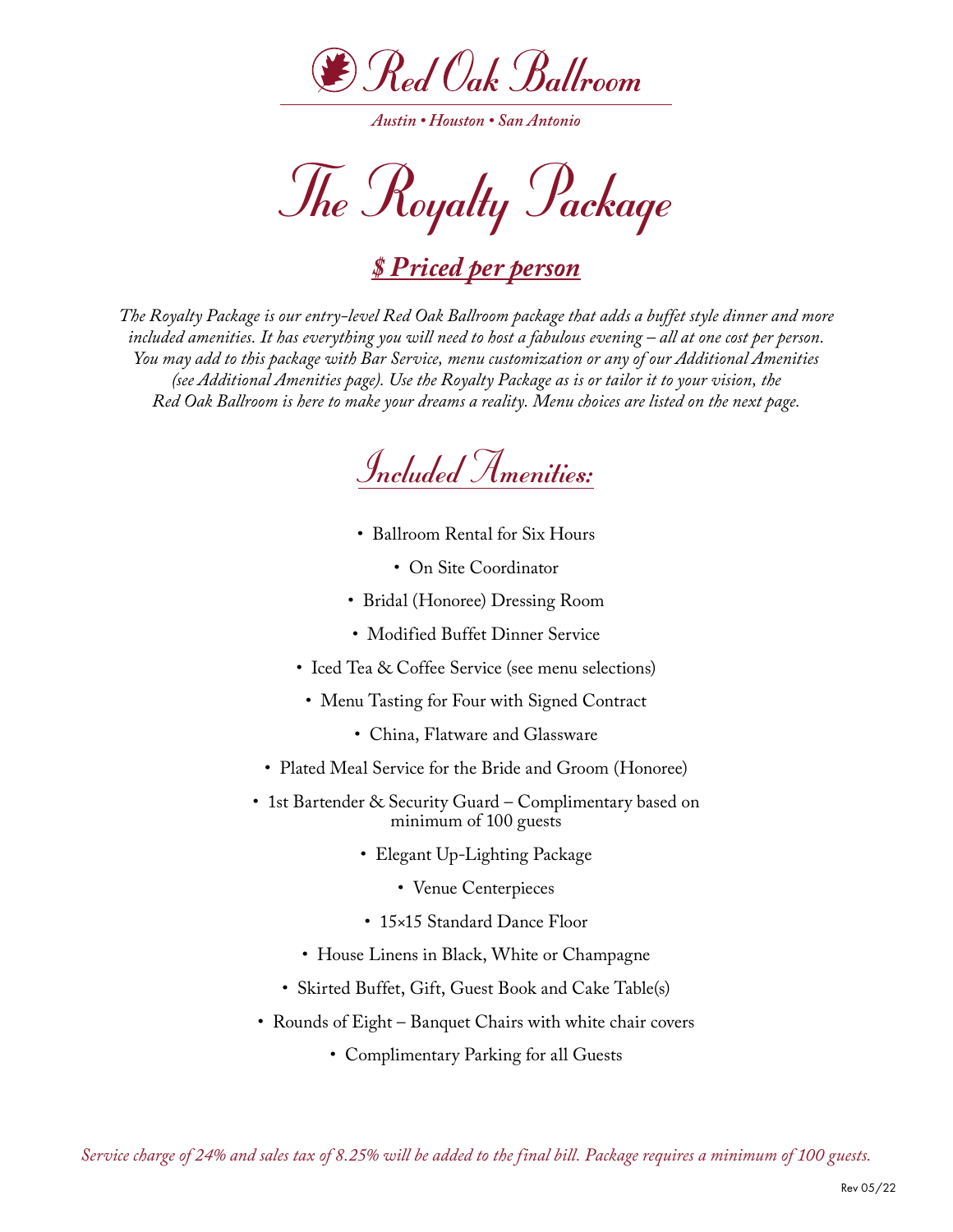

The Royalty Package

*Buffet Menu Selections* 

**Menu Selection #1**

*Italian Feast Pasta Bar* • *Caesar Salad* • *Choose two of the following Pastas: Penne, Fettuccine, Macaroni, Angel Hair* • *Select two: Meatballs, Italian Sausage, Chicken Parmesan, Grilled Pork Marsala, or Roasted Garlic Portabellas* • *Includes Marinara Sauce, Alfredo Sauce, Garlic Knot Bread, and Grated Parmesan Cheese*

**Menu Selection #2**

*Grilled Fajitas*

• *Tex-Mex Side Salad – Mixed Greens topped with fire roasted corn, black beans and a sun-dried tomato dressing* • *Fajita Steak and Chicken Breasts marinated with green chilies, lime juice, cilantro and grilled to perfection* • *Spanish Rice, Borracho Beans, Flour Tortillas, Grilled Onions and Peppers, Shredded Cheese, Sour Cream and Sliced Jalapenos*

### **Menu Selection #3**

*Texas Barbeque*

• *Select two of the following meats: BBQ Chicken, Slow Smoked Brisket, Spicy Beef Sausage, Baby Back Ribs* • *Included sides: Potato Salad, Cole Slaw, Jalapeno Cornbread Casserole, Sliced White and Wheat Bread, Pickles, Sliced Onions, Barbeque Sauce*

*All meals include warm dinner rolls w/ butter, table side iced tea, water and coffee service.*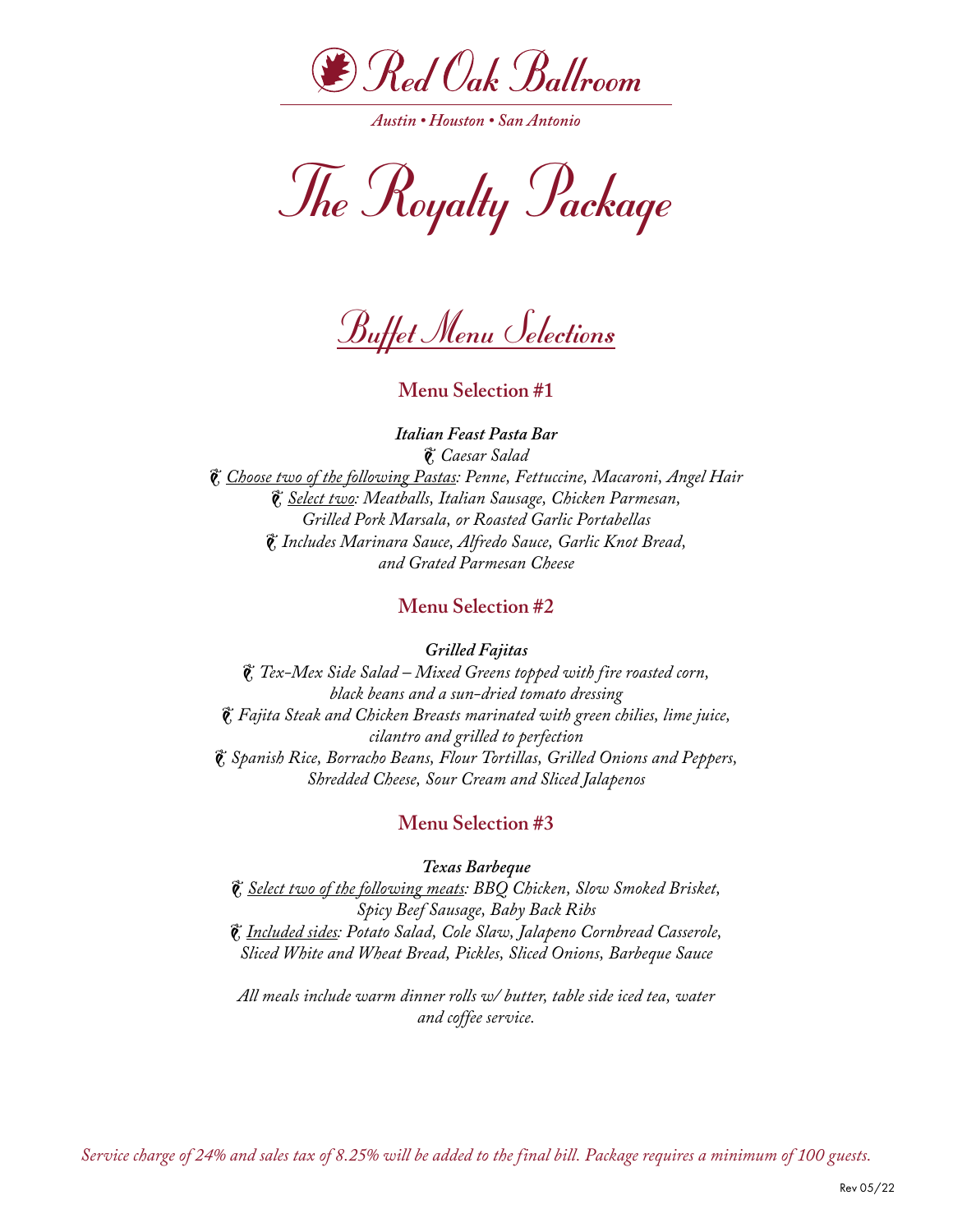

*Austin • Houston • San Antonio*

The Crown Package

# *\$ Priced per person*

*The Crown Package is our most popular Red Oak Ballroom package that adds a plated dinner and even more included amenities. It has everything you will need to host a fabulous evening – all at one cost per person. You may add to this package with Bar Service, menu customization or any of our Additional Amenities (see Additional Amenities page). Use the Crown Package as is or tailor it to your vision, the Red Oak Ballroom is here to make your dreams a reality. Menu choices are listed on the next page.*



- Ballroom Rental for Six Hours
	- On Site Coordinator
- Bridal (Honoree) Dressing Room
	- Passed Hors d' Oeuvres
	- Plated Dinner Service
- Iced Tea & Coffee Service (see menu selections)
- Menu Tasting for Four with Signed Contract
	- China, Flatware and Glassware
- 1st Bartender & Security Guard Complimentary based on minimum of 100 guests
	- Elegant Up-Lighting Package
		- Venue Centerpieces
	- 15×15 Standard Dance Floor
	- House Linens in Black, White or Champagne
	- Skirted Buffet, Gift, Guest Book and Cake Table(s)
- Rounds of Eight Banquet Chairs with white chair covers
	- Complimentary Parking for all Guests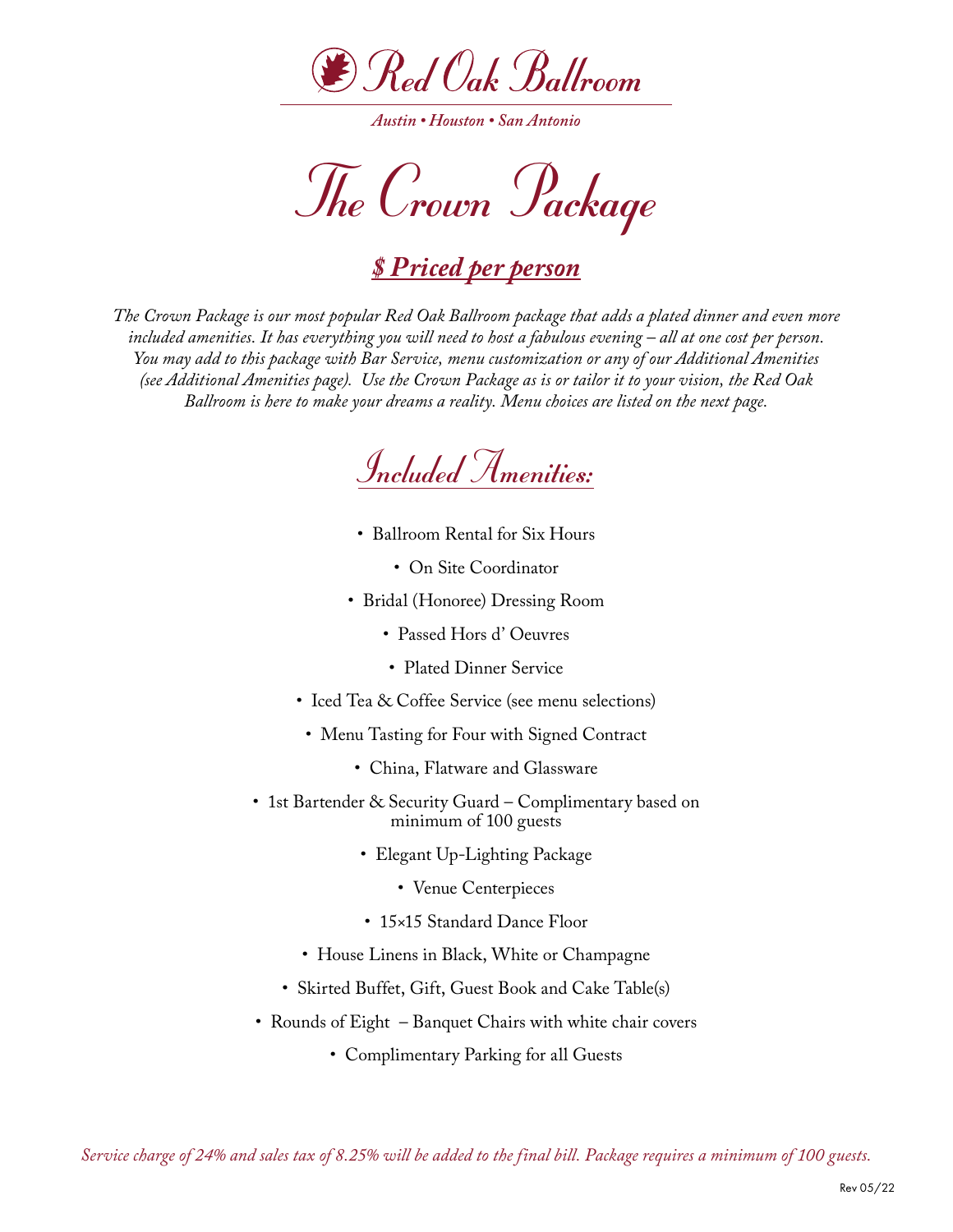

The Crown Package

Plated Menu Selections

**Passed Hors d' Oeuvres (choose two)**

• *Crispy Stuffed Asparagus wrapped in Phyllo* • *Ham and Gruyere Pinwheels* • *Mini Chicken Parma Bites* • *Gulf Shrimp Puffs* • *Spicy Piccadilly Beef Empanadas*

## **Salad Options (choose one)**

• *Field Green Salad with Fresh Strawberries and Roasted Pecans with a Strawberry Vinaigrette Dressing* • *Southwest Wedge Salad served with an Avocado Ranch Dressing* • *Boston Bib Salad served with a Creamy Poppy Seed Dressing*

## **Main Course Options (choose one)**

• *Flat Iron Steak served with a Wild Mushroom Demi Glaze* • *Chicken Rapini – Chicken Breast stuffed with Prosciutto, fresh Parmesan Cheese and Button Mushrooms* • *Crab Stuffed Filet of Sole with Citrus Crème*

#### **Sides (choose two)**

• *Gruyere Potato Gratin* • *Roasted Brussel Sprouts and Mushrooms* • *Garlic Snap Peas with Charred Tomatoes and Onions* • *Rosemary New Potatoes* • *Grilled Asparagus* • *Parmesan Risotto*

*All meals include table side warm dinner rolls w/butter, iced tea, water and coffee service.*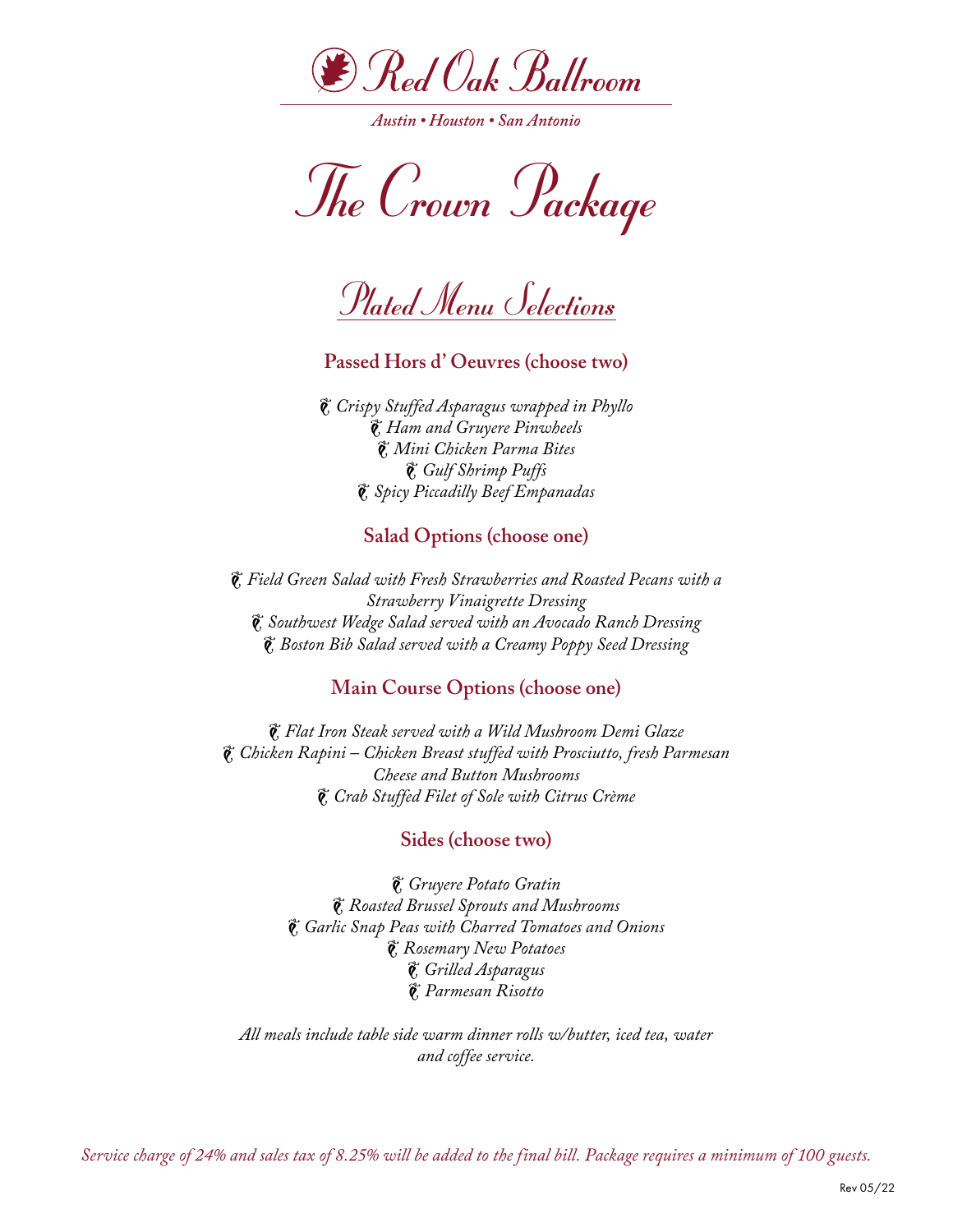

*Austin • Houston • San Antonio*

The Majestic Package

## *\$ Priced per person*

*The Majestic Package is our premium Red Oak Ballroom package that adds one hour of hosted beer and wine service and even more included amenities. It has everything you will need to host a fabulous evening – all at one cost per person. You may add to this package with Bar Service, menu customization or any of our Additional Amenities (see Additional Amenities page). Use the Majestic Package as is or tailor it to your vision, the Red Oak Ballroom is here to make your dreams a reality. Menu choices are listed on the next page.*



- Ballroom Rental for Six Hours
	- On Site Coordinator
- Bridal (Honoree) Dressing Room
	- Passed Hors d' Oeuvres
	- Plated Dinner Service
- Iced Tea & Coffee Service (please ask for full menu)
	- Menu Tasting for Four with Signed Contract
		- China, Flatware and Glassware
- 1st Bartender & Security Guard Complimentary based on minimum of 100 guests
	- One Hour Hosted Beer & Wine
	- Elegant Up-Lighting Package
		- Venue Centerpieces
	- 15×15 Standard Dance Floor
	- Choice of Upgrade Linens
	- Skirted Gift, Guest Book and Cake Table(s)
		- Rounds of Eight Banquet Chairs with choice of chair covers
		- Complimentary Parking for all Guests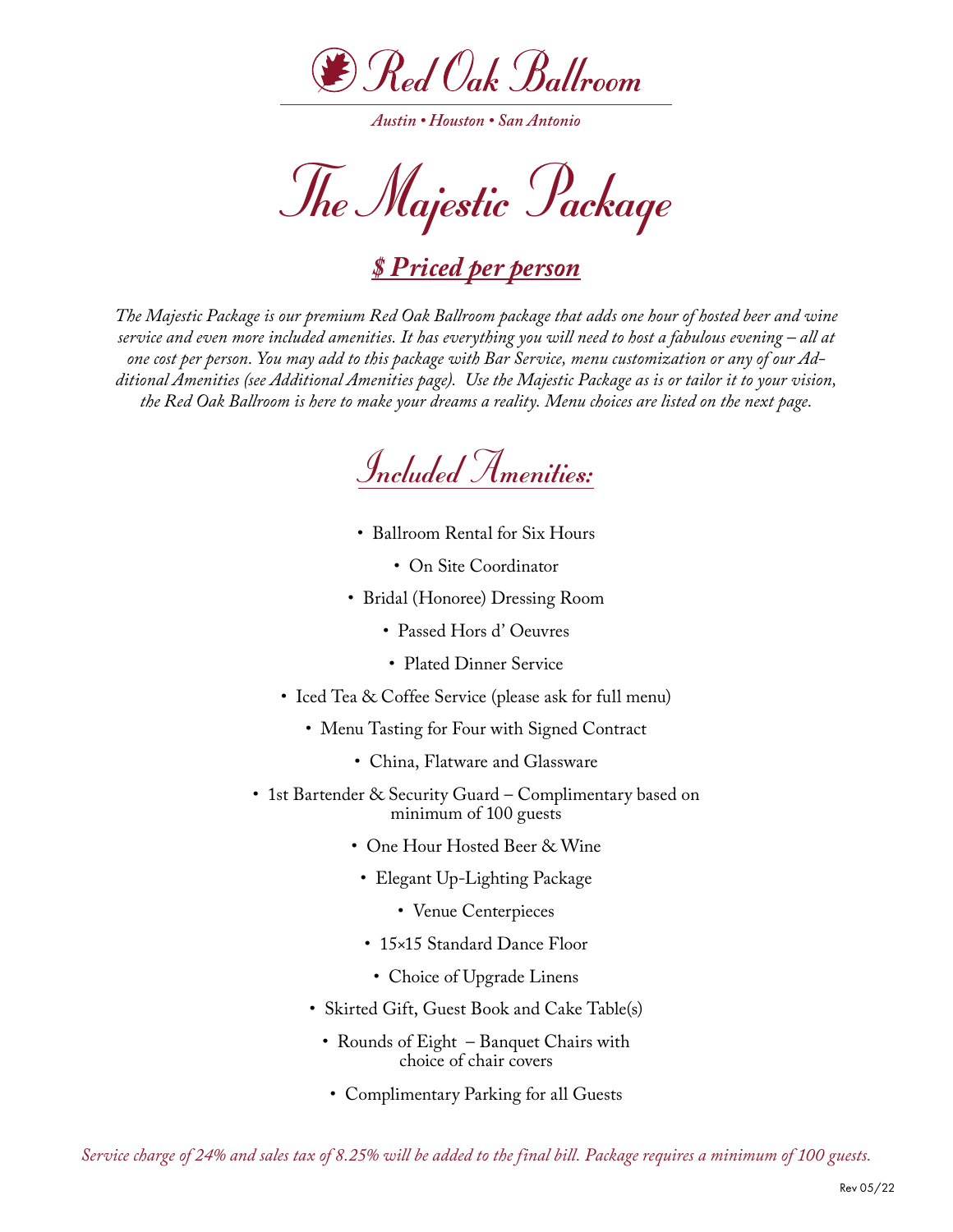

The Majestic Package

Plated Menu Selections

**Passed Hors d' Oeuvres (choose two)**

• *Crispy Stuffed Asparagus wrapped in Phyllo* • *Ham and Gruyere Pinwheels* • *Mini Chicken Parma Bites* • *Gulf Shrimp Puffs* • *Spicy Piccadilly Beef Empanadas*

## **Salad Options (choose one)**

• *Field Green Salad with Fresh Strawberries and Roasted Pecans with a Strawberry Vinaigrette Dressing* • *Southwest Wedge Salad served with an Avocado Ranch Dressing* • *Boston Bib Salad served with a Creamy Poppy Seed Dressing*

## **Main Course Options (choose one)**

• *Flat Iron Steak served with a Wild Mushroom Demi Glaze* • *Chicken Rapini – Chicken Breast stuffed with Prosciutto, fresh Parmesan Cheese and Button Mushrooms* • *Crab Stuffed Filet of Sole with Citrus Crème*

#### **Sides (choose two)**

• *Gruyere Potato Gratin* • *Roasted Brussel Sprouts and Mushrooms* • *Garlic Snap Peas with Charred Tomatoes and Onions* • *Rosemary New Potatoes* • *Grilled Asparagus* • *Parmesan Risotto*

*All meals include table side warm dinner rolls w/butter, iced tea, water and coffee service.*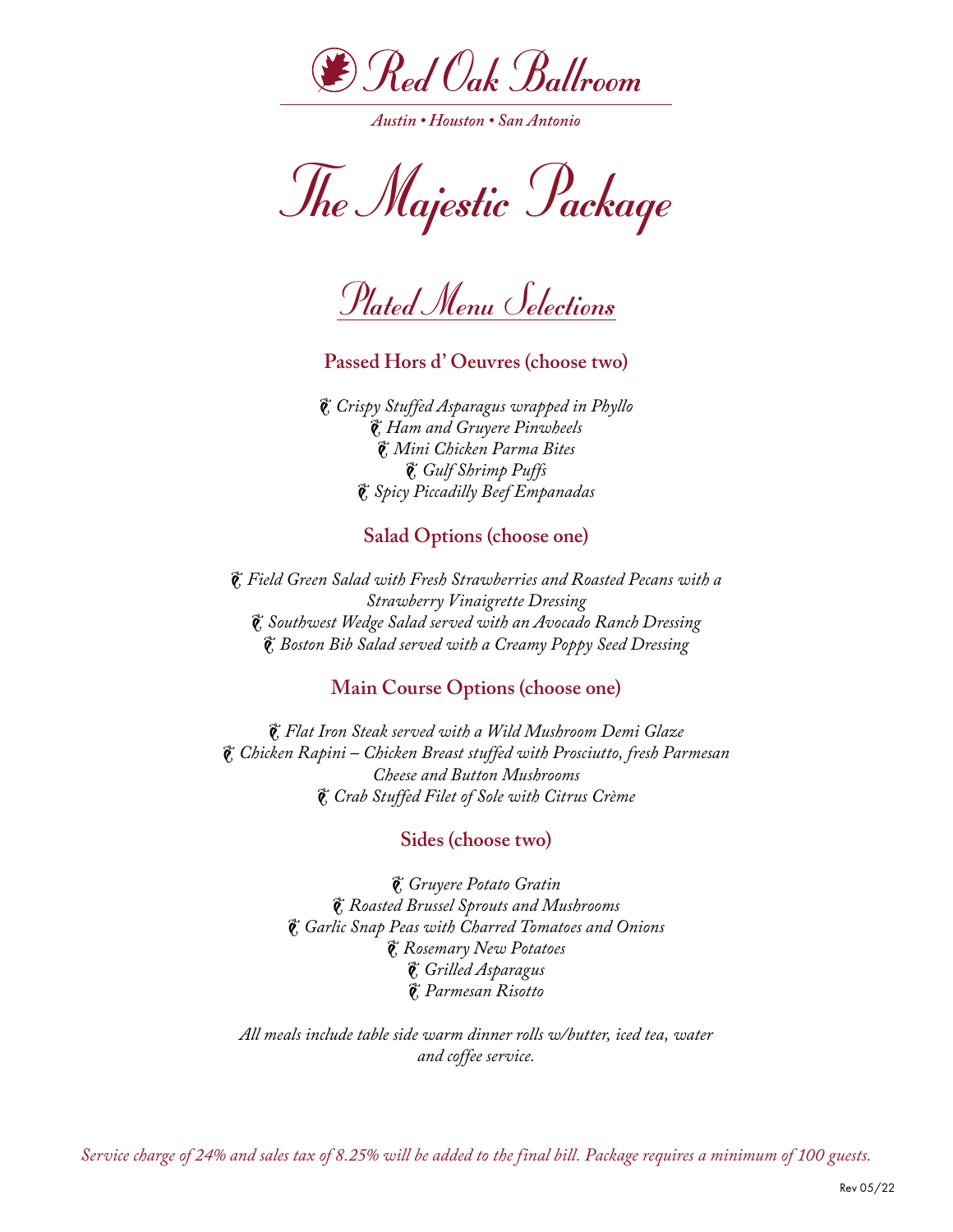

Additional Amenities

- Covered Banquet Chairs w/Ties ….. \$xx per chair
	- Chiavari Chairs ….. \$xx per chair
	- Upgraded Linen ….. \$xx per linen
		- Aisle Runner ….. \$xx per ft.
- Pipe & Drape Entire Room ….. \$xx per linear ft.
	- Arch ….. call for price
	- Perimeter Lighting ….. \$xx per light
		- Gobo Lighting ….. \$xx per light
			- A/V Package ..... \$xx
	- Staging ….. \$xx per 6' x 8' section
		- Sound System ….. \$xx
		- Plate Chargers ….. \$xx each
- China, Glassware, Silverware ….. \$xx per person
	- Cake Cutting Fee ….. \$xx per person
- Champagne Toasts (House Champagne) ….. \$xx per person
	- Valet Parking ….. call for price
- \* Pricing is based on a minimum of 100 guests if guest count decreases, pricing may increase accordingly